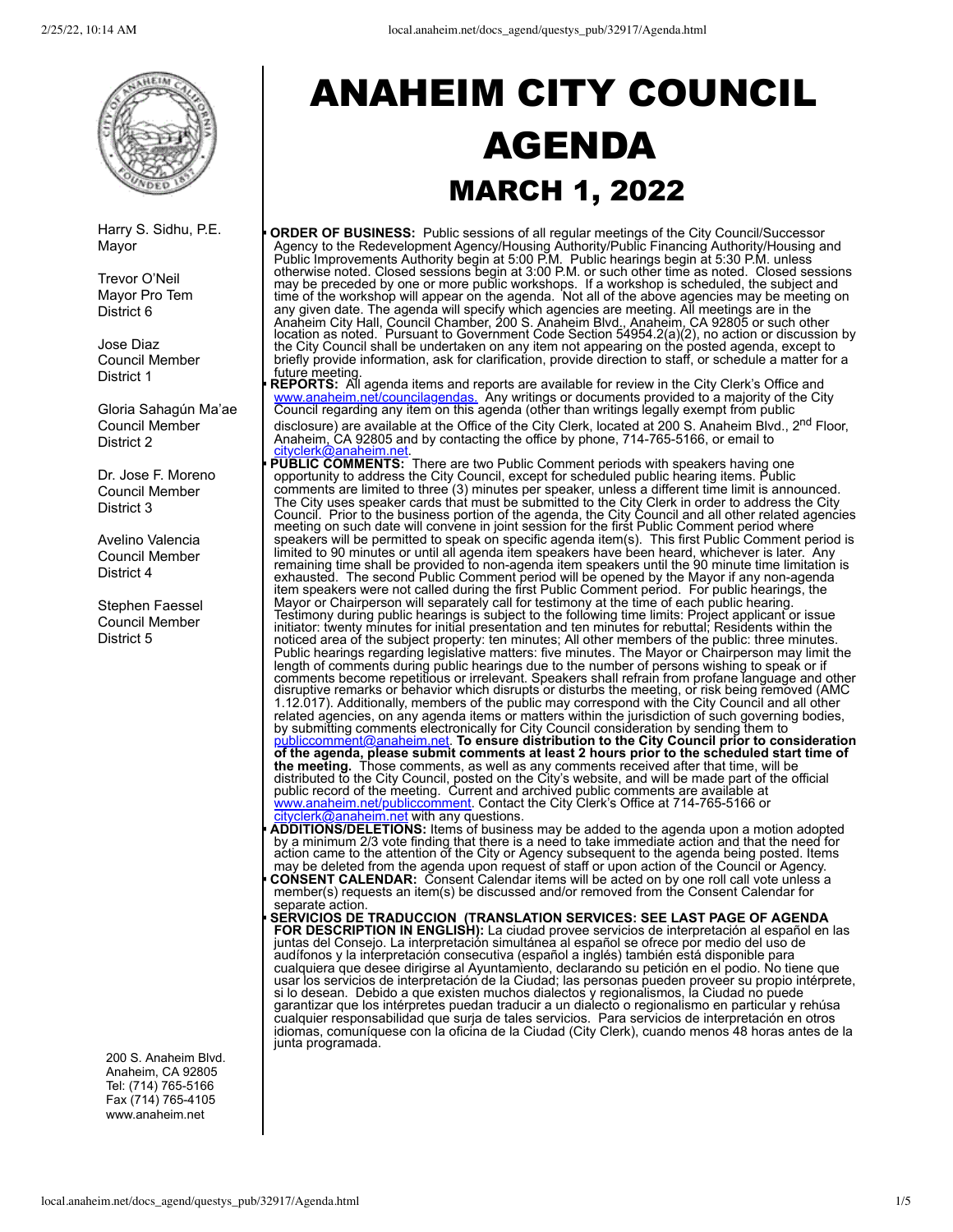# **ANAHEIM CITY COUNCIL ANAHEIM, CALIFORNIA MARCH 1, 2022 3:00 P.M.**

Call to order the Anaheim City Council.

# **3:00 P.M. - WORKSHOP**

### **PUBLIC COMMENTS ON WORKSHOP:**

**WORKSHOP:** Mid-Year Budget Workshop

**ADDITIONS/DELETIONS TO CLOSED SESSION:**

# **PUBLIC COMMENTS ON CLOSED SESSION ITEM:**

Recess to closed session.

# **CLOSED SESSION**

1. **CONFERENCE WITH LEGAL COUNSEL – EXISTING LITIGATION (Subdivision (d)(1) of Section 54956.9 of the California Government Code) Name of Case:** Santiago Geologic Hazard Abatement District v. City of Anaheim, Orange County Superior Court Case No. 30-2021 01203933 (and related JAMS arbitration proceeding, Case No. 1200059076)

Reconvene the Anaheim City Council.

# **5:00 P.M.**

**Invocation:** Pastor James Bove, Calvary Chapel Anaheim

**Flag Salute:** Mayor Pro Tem Trevor O'Neil

**Presentation:** Presentation by the Cypress College Foundation

### **ADDITIONS/DELETIONS TO THE AGENDA:**

#### **PUBLIC COMMENTS (all agenda items, except public hearing):**

(limited to 90 minutes, or until all agenda item speakers have been heard; any time remaining shall be provided to non-agenda item speakers)

# **CITY MANAGER'S UPDATE:**

# **5:00 P.M. - CITY COUNCIL**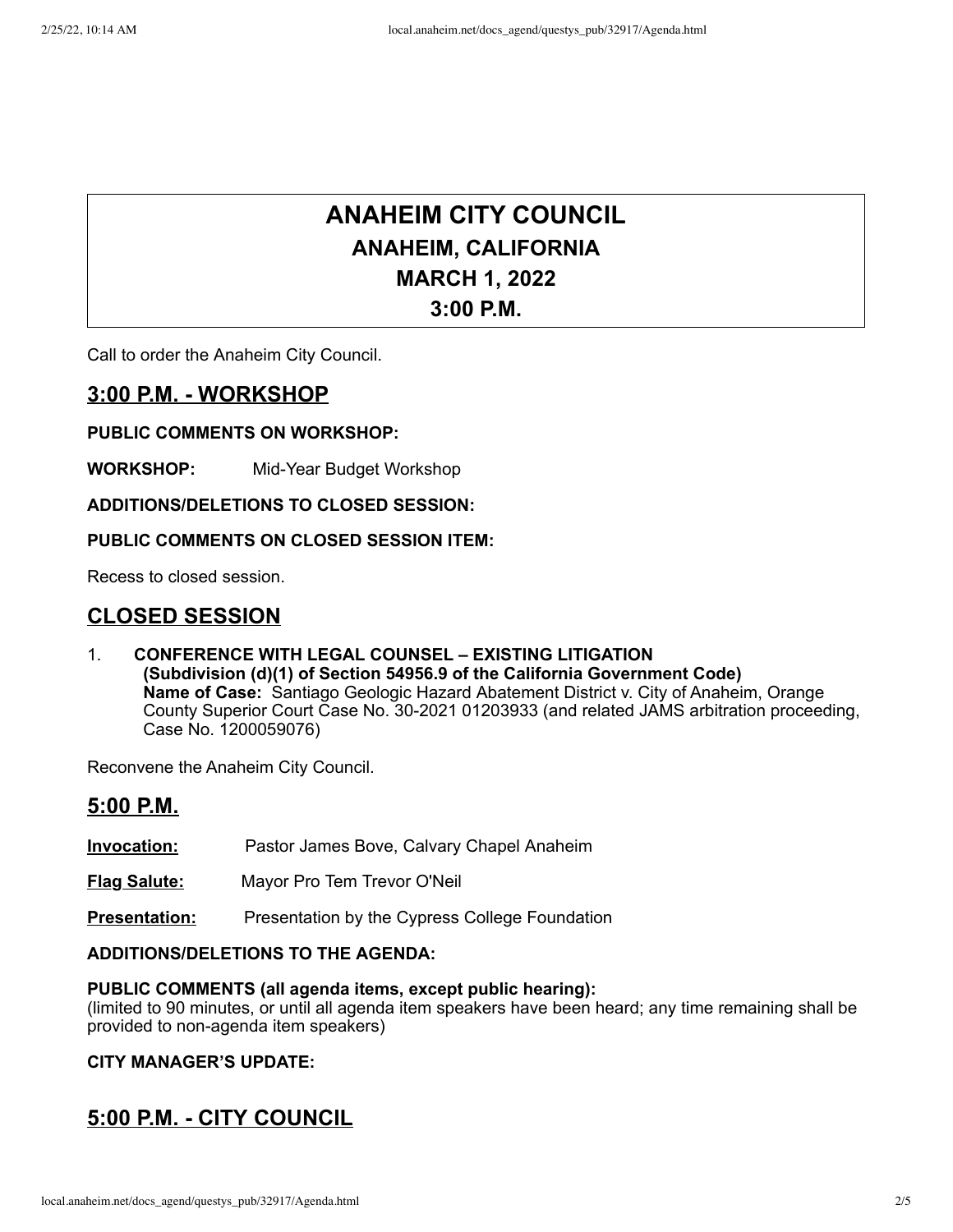MOTION: \_\_\_\_\_\_\_\_\_\_ Waive reading of all ordinances and resolutions and adopt the consent calendar.

# **CONSENT CALENDAR:**

- 1. [Receive](http://local.anaheim.net/docs_agend/questys_pub/32917/32947/32948/33042/Documents.htm) and file minutes of the Library Board meeting of January 10, 2022 and the Public Utilities Board meeting of January 26, 2022.
- 2. Approve [proclamation](http://local.anaheim.net/docs_agend/questys_pub/32917/32947/32948/33047/Documents.htm) recognizing Meals on Wheels Orange County and their 50 years of the National Senior Nutrition Program.
- 3. Award the construction contract to the lowest responsible bidder, Arnaz Engineering Contractors, Inc., in the amount of \$687,400, for the Miscellaneous Water Vault Nos. 26, 33, and 55 [Rehabilitation/Abandonment](http://local.anaheim.net/docs_agend/questys_pub/32917/32947/32948/33034/Documents.htm) Project; authorize Director of Public Works to execute the contract and related documents and to take the necessary actions to implement and administer the contract; determine the project is categorically exempt from the California Environmental Quality Act pursuant to Sections 15301(b), 15302(c), and 15303 of Title 14 of the California Code of Regulations; and authorize the Finance Director to execute the Escrow Agreement pertaining to contract retentions.
- 4. Award the contract to the lowest responsible bidder R.J. Noble Company, in the amount of [\\$2,110,265.04,](http://local.anaheim.net/docs_agend/questys_pub/32917/32947/32948/33026/Documents.htm) for the Euclid Street Rehabilitation Project from Broadway to 850' north of Lincoln Avenue and Catalpa Drive to the SR-91 Freeway; authorize the Director of Public Works to execute the contract and related documents and to take the necessary actions to implement and administer the contract; determine the project is categorically exempt under the California Environmental Quality Act pursuant to Class 1, Section 15301 (Existing Facilities) of Title 14 of the California Code of Regulations; and authorize the Finance Director to execute the Escrow Agreement pertaining to contract retentions.
- 5. Rescind the contract awarded to Baltazar Construction, Inc. on January 11, 2022 for the Concrete Facilities Removal and [Reconstruction](http://local.anaheim.net/docs_agend/questys_pub/32917/32947/32948/33038/Documents.htm) - Citywide Phase 7 Project (Project) and authorize staff to pursue recovery of the associated bid security; award a new construction contract for the Project to the second lowest responsible bidder, Towo Enterprise, Inc., in the amount of \$382,650; authorize the Director of Public Works to execute the contract and related documents and to take the necessary actions to implement and administer the contract; determine the project is categorically exempt under the California Environmental Quality Act pursuant to Sections 15301, Class 1, and 15302, Class 2, of Title 14 of the California Code of Regulations; and authorize the Finance Director to execute the Escrow Agreement pertaining to contract retentions.
- 6. Approve the Memorandum of [Understanding](http://local.anaheim.net/docs_agend/questys_pub/32917/32947/32948/33044/Documents.htm) (MOU) with the Anaheim Union High School District for the School Resource Officer Program for a term from January 1, 2022 through June 30, 2025 with one additional two-year extension period; authorize the Police Chief to administer the MOU and to take the necessary actions to implement such agreement and related documents; and increase the Police Department's Fiscal Year 2021/22 revenue and expenditure appropriations by \$706,500.
- 7. RESOLUTION NO. A RESOLUTION OF THE CITY COUNCIL OF THE CITY OF ANAHEIM vacating a portion of a public utility easement located at 2941 West Lincoln Avenue pursuant to California Streets and Highways Code Section 8330, et seq. - Summary Vacation [\(ABA2022-00413\).](http://local.anaheim.net/docs_agend/questys_pub/32917/32947/32948/33030/Documents.htm)
- 8. Approve minutes of the City Council meetings of August 24, 2021 and [September](http://local.anaheim.net/docs_agend/questys_pub/32917/32947/32948/33051/Documents.htm) 14, 2021.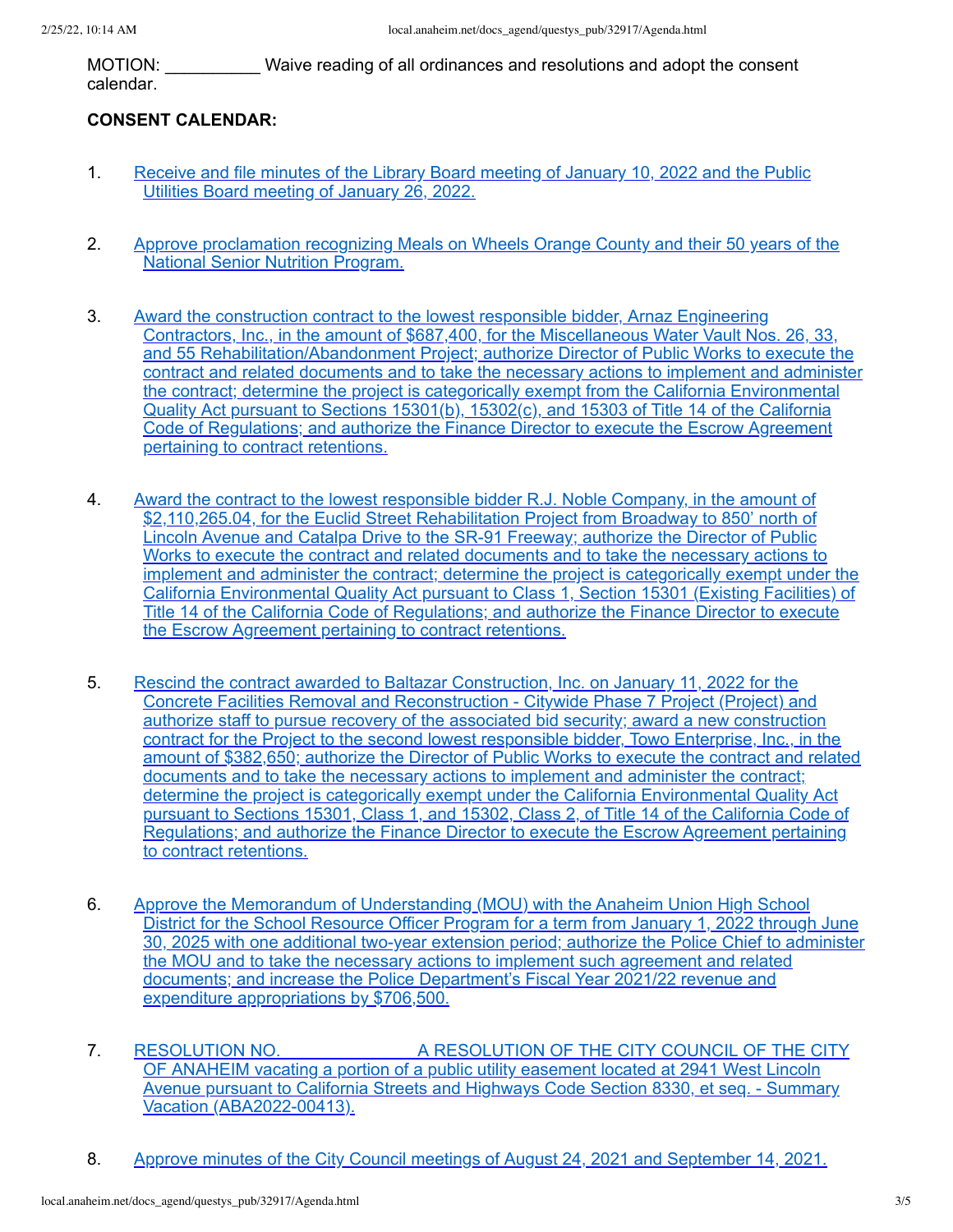# **END OF CONSENT CALENDAR**

9. RESOLUTION NO. A RESOLUTION OF THE CITY COUNCIL OF THE CITY OF ANAHEIM, authorizing the execution and delivery of a schedule to the Master Equipment [Lease/Purchase](http://local.anaheim.net/docs_agend/questys_pub/32917/32947/32949/33053/Documents.htm) Agreement for the acquisition, financing and leasing of certain equipment for the public benefit within the terms provided herein; authorizing the execution and delivery of other documents required in connection therewith; and authorizing all other actions necessary to the consummation of the transactions contemplated by this resolution [acquisition of eight ambulances at an estimated cost of \$1,450,000; acquisition of information technology equipment at an estimated cost of \$6,500,000].

Authorize the Purchasing Agent to issue purchase orders as necessary, following the guidelines of Council Policy 4.0, to acquire eight (8) Emergency Transport Ambulances.

MOTION:  $\_\_\_\_\_\_\_\_\_\_\_\_\_\_\_$ 

10. Update on the City's response to [COVID-19.](http://local.anaheim.net/docs_agend/questys_pub/32917/32947/32949/33060/Documents.htm)

#### **6:30 P.M. PUBLIC HEARING:**

11. This is a public hearing to 1) receive and file public input and testimony on communities of interest, district boundaries, and draft maps; and 2) select a draft Council District Map for adoption.

Receive and file public input and testimony on communities of interest, district boundaries, and draft maps.

MOTION:

ORDINANCE NO. [\(INTRODUCTION\)](http://local.anaheim.net/docs_agend/questys_pub/32917/32947/32950/33061/Documents.htm) AN ORDINANCE OF THE CITY OF ANAHEIM, adjusting the City Council voting district boundaries following the 2020 decennial census, adopting a new Council District Map to implement the redrawn district boundaries, amending Chapter 1.26 of the Anaheim Municipal Code to make corresponding changes, and determining that said actions are exempt from the California Environmental Quality Act (CEQA) pursuant to Section 15061(b)(3) of the State CEQA Guidelines because they will not have a significant effect on the environment.

### **Report on Closed Session Actions:**

**Public Comments (non-agenda items):**

#### **Council Communications/Agenda Requests:**

#### **Adjournment:**

Next regular City Council meeting is scheduled for March 15, 2022.

All agenda items and reports are available for review in the City Clerk's Office and [www.anaheim.net/councilagendas,](http://www.anaheim.net/councilagendas) and the Central Library. Any writings or documents provided to a majority of the City Council regarding any item on this agenda (other than writings legally exempt from public disclosure) will be available at the Office of the City Clerk, located at 200 S. Anaheim Blvd., 2nd